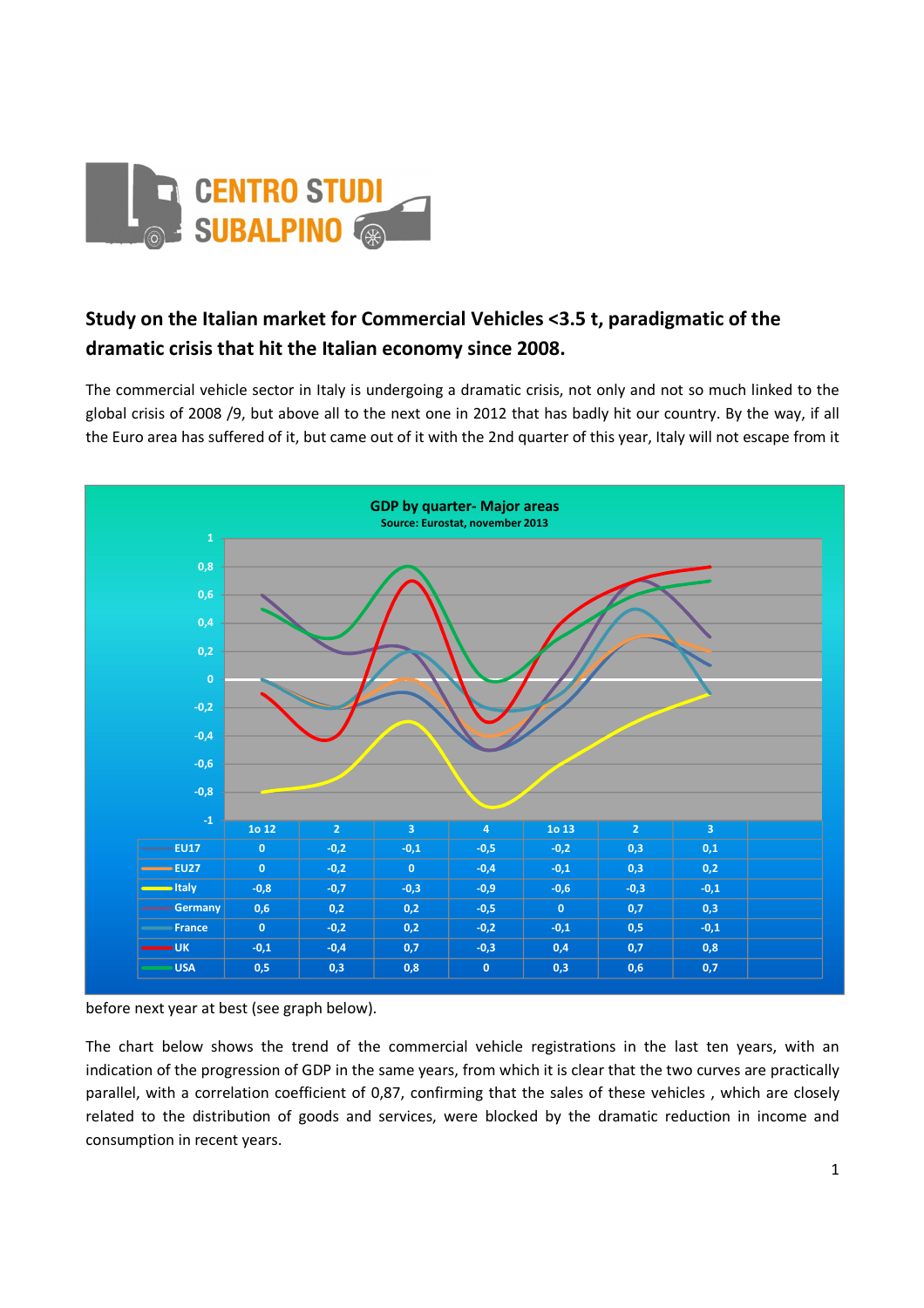

That is also confirmed by the history of this sector in the last twenty years. The sector had in fact already suffered a lot due to the previous generalized crisis of 1992 /93, it had begun to recover in 1994 with the first Tremonti, but especially in 1997/8, the years of the first scrappage scheme of which some commercial vehicles could also benefit., and in 98-2000 with the strong recovery in economic activity, and the relative increase in consumption and buoyant investment (machinery, equipment and means of transport) that have contributed to the growth in demand, which has been expressed with a significant rate of development . The factors that have influenced the rapid development of this segment in those years are manifold, including the gradual expansion of tertiary activities, capillarity and the strong increase of the distribution of mass consumption goods, and the closure of urban areas for heavy vehicles. The pace of investments for the preparation of the Jubilee in the year 2000 also played an important role.

As early as 2001, however, this drive had faded considerably, and only the re-introduction in 2002 of an other Tremonti (bis), made the sector reach the record in sales with over 271,000 units registered .

The global crisis of 2008/9 has than deeply hit this sector, that has not recovered even with the limited increase in GDP, again supported by a scrappage scheme between the end of 2009 and beginning of 2010, and indeed has dramatically collapsed in 2012 with the return of the recession, and is therefore expected to decline in 2013 too and will hardly reach the 100,000 units this year.

As already pointed out the correlation between registrations and GDP has always been significant, as it is natural given that the sale of commercial vehicles is clearly influenced by the economic cycle. Between 1993 and 2002 the correlation was even higher: 0.96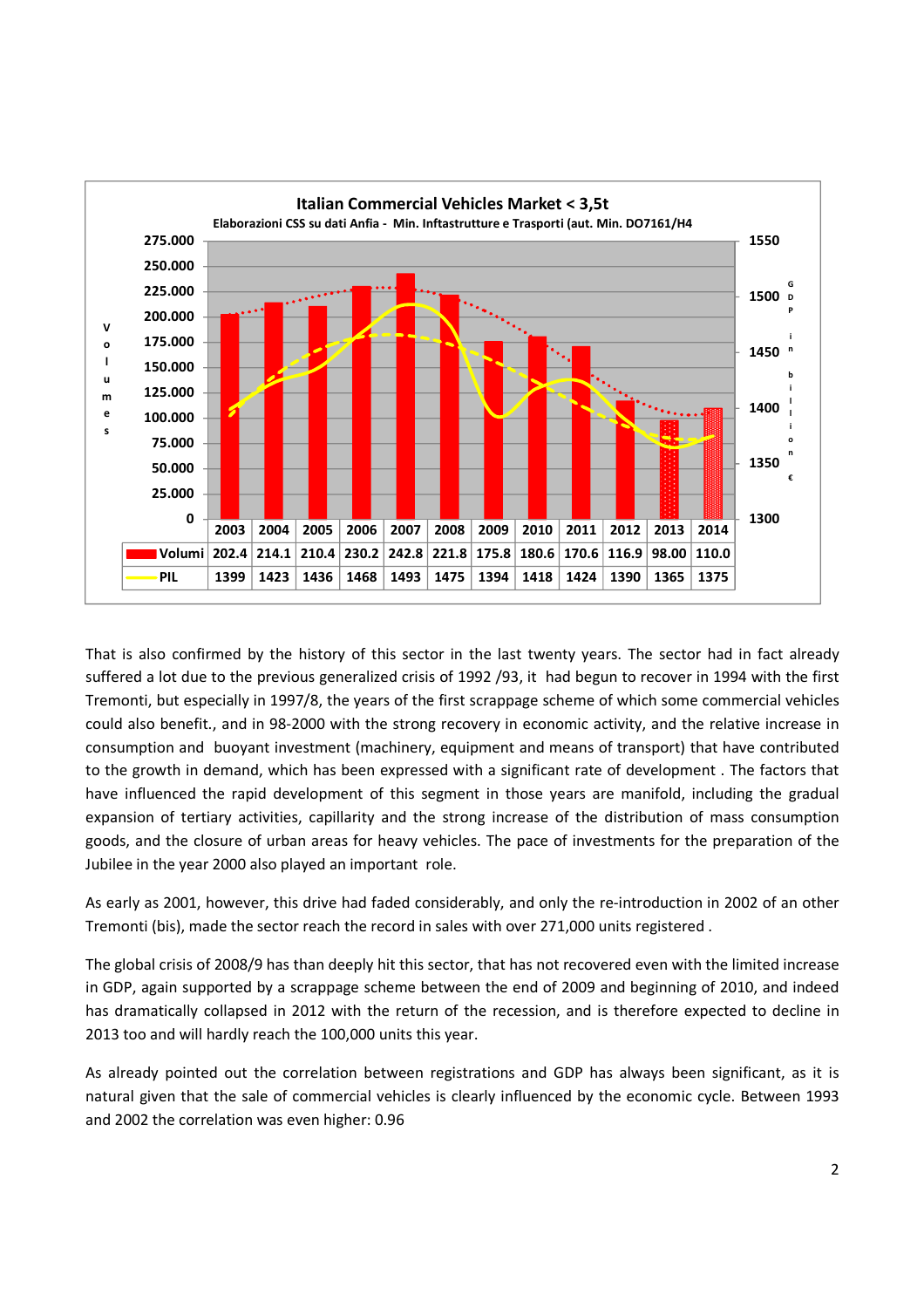200 200 200 200 200 200 200 201 201 201 3 4 5 6 8 9  $\mathbf{0}$ 1 2 201 201 3 4 Eurozona 170018551915 1868 1971 1742 1257 1394 1493 13821270 Italia 202 214 210 230 243 222 176 181 171 117 98  $\overline{0}$ 50 100 150 200 250 300  $\mathbf 0$ 500 1000 1500 2000 2500 V o l u m i I t a l i a i n 0 0  $\mathbf{0}$ V o l u m i i n m i g l i a i a u n i t à Commercial Vehicles Markets < 3,5t: Italy and Eurozone comparison- Sources: Anfia e ACEA

To emphasize the drama of the Italian situation compared to the rest of the Eurozone the table below shows the trendsin new vehicle registrations in the two areas: one immediately notices that until 2011 Italy behaved

even better than the Eurozone as a whole.

The same thing is observed if instead of absolute values we use index numbers, with 2003 = 100.

It can be observed that the loss of Italy from 2003 is now of 51.5%, compared with a loss of 25.3% in the Eurozone as a whole.



In this situation it is very difficult to make predictions for the future.